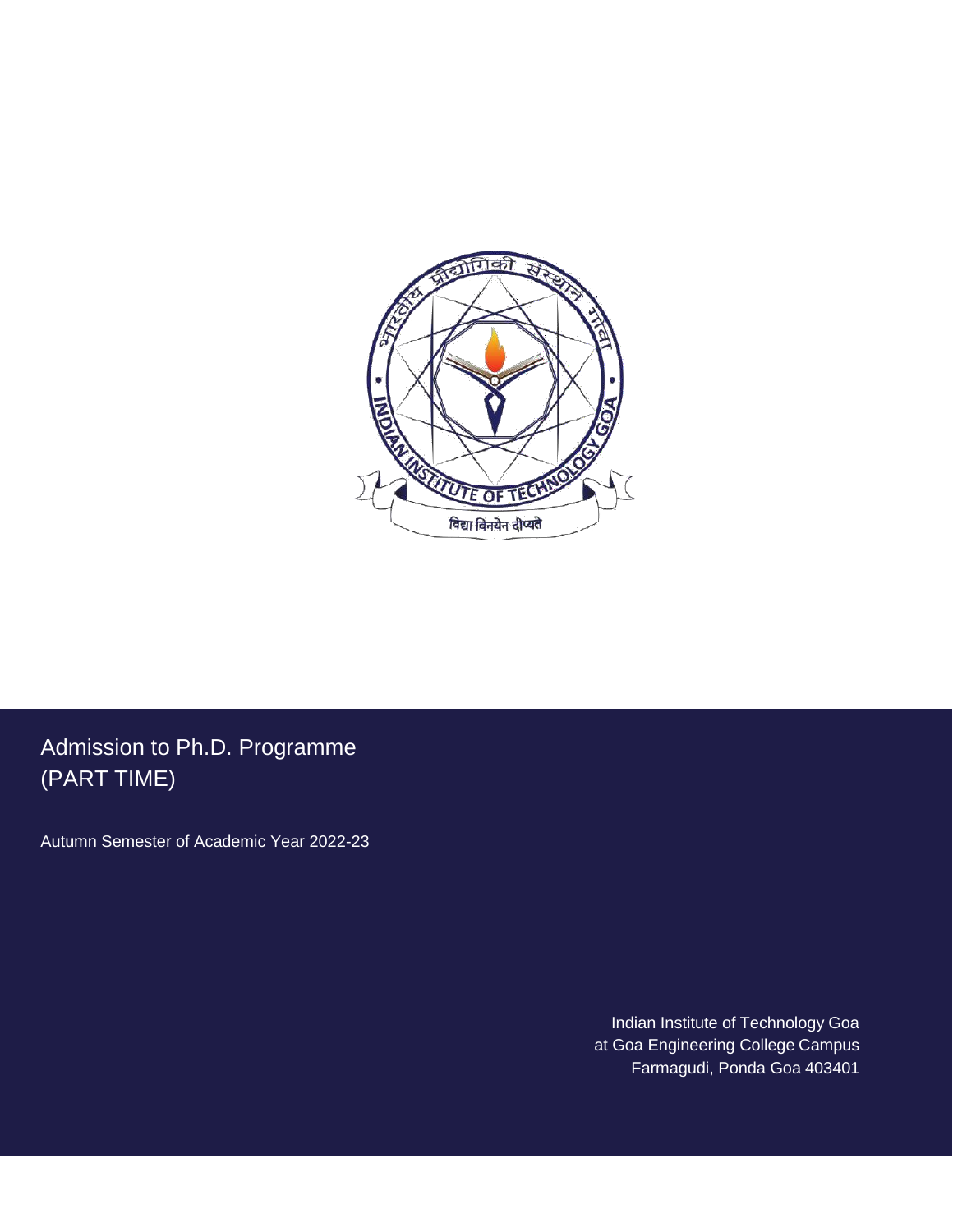Applications are invited online for the admission to the Ph.D. (Part-Time) Program for the Academic Year 2022- 23 starting from August 2021 under different categories as listed below. PhD (Part -Time) is being offered in the School of Mechanical Sciences.

Candidates from reserved categories, residents of J&K and women are encouraged to apply.

# 1. Part-Time External Candidates

Candidates employed in the recognized R&D organizations (DSIR recognition or CSIR, DRDO, ICAR, DAE, DoS, DIT, DST, DBT, ICMR, ICAR, NGRI, GSI, Wadia Institute labs) or companies in the private sector including financial institutions like banks or Public Sector Undertakings (PSUs) or UGC Recognized Universities/Colleges or Deemed Universities can apply under this category.

- 1.1. General Eligibility Criteria for Engineering Streams<sup>1</sup>
	- 1.1.1. For General/OBC(NCL)/EWS Categories
		- 1. Master's Degree in Engineering/Technology or equivalent degree with a minimum of 60% marks in aggregate or a minimum CGPA/CPI of 6.0 on a scale of 10 or an equivalent to 6.0 on other corresponding proportional requirements when the scales are other than 10.

### AND

A minimum of two (02) years of work experience at the time of application. The candidates from the recognized R&D organizations/institutes can avail a one -year relaxation on minimum required work experience.

2. Bachelor's degree in Engineering/Technology or equivalent degree with a minimum of 60% marks in aggregate or a minimum CGPA/CPI of 6.0 on a scale of 10 or an equivalent to 6.0 on other corresponding proportional requirements when the scales are other than 10.

### AND

A minimum of four (04) years of work experience at the time of application.

3. M. Tech. in Engineering/Technology or equivalent degree with a minimum of 60% marks in aggregate from an IIT/IISER/IIIT/IISc/NIT or a minimum CGPA/CPI of 6.0 on a scale of 10 or an equivalent to 6.0 on other corresponding proportional requirements when the scales are other than 10 from an IIT/IISER/IIIT/IISc/NIT

### OR

B. Tech. in Engineering/Technology or equivalent degree with a minimum of 80% marks in aggregate from an IIT/IISER/IIIT/IISc/NIT or a minimum CGPA/CPI of 8.0 on a scale of 10 or an equivalent to 8.0 on other corresponding proportional requirements when the scales are other than 10 from an IIT/IISER/IIIT/IISc/NIT

#### AND

A minimum of one (01) year of work experience at the time of application.

- 1.1.2. For SC/ST/PwD
	- 1. Master's Degree in Engineering/Technology or equivalent degree with a minimum of 55% marks in aggregate or a minimum CGPA/CPI of 5.5 on a scale of 10 or an equivalent to 5.5 on other corresponding proportional requirements when the scales are other than 10.

**Mechanical Engineering**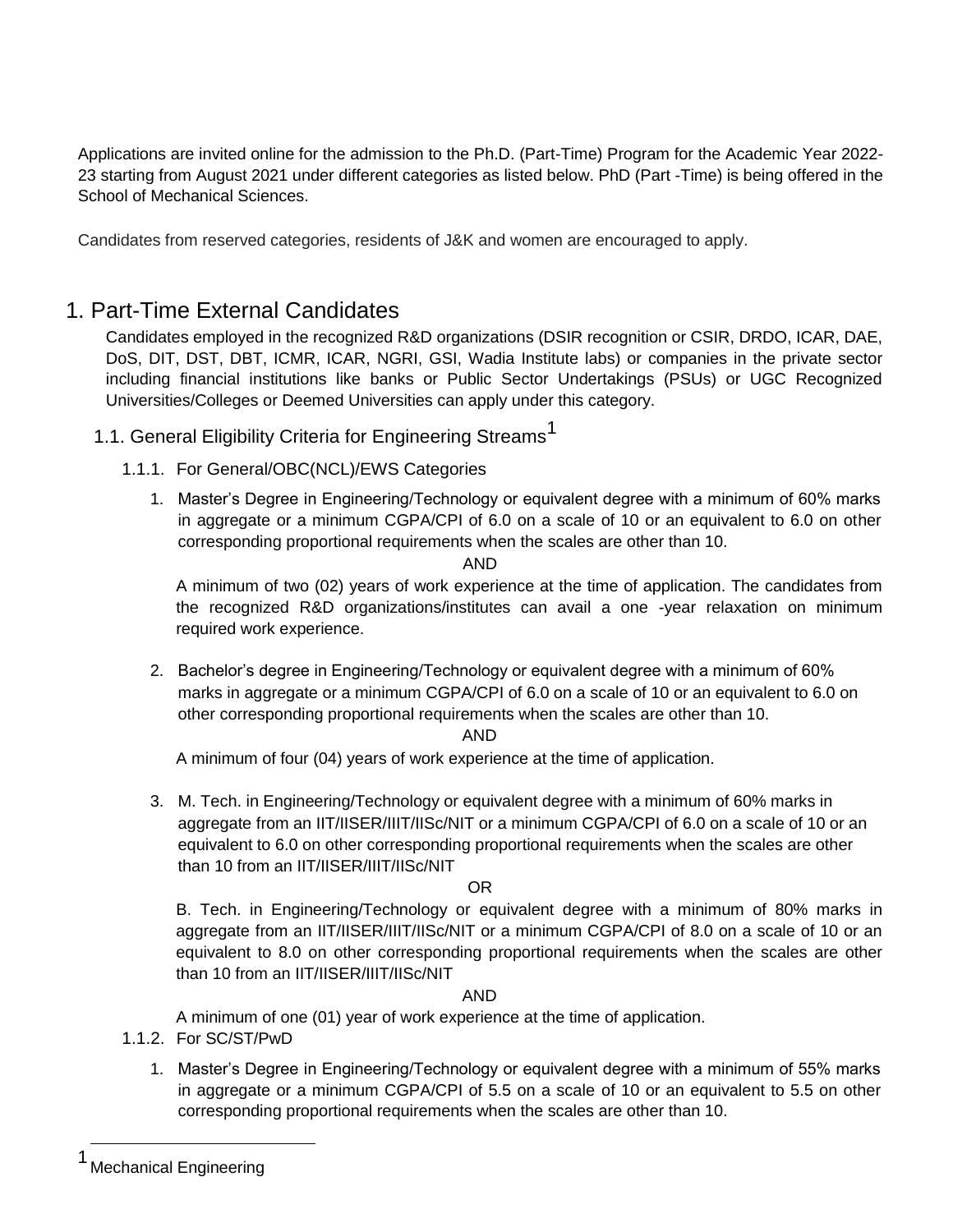#### AND

A minimum of two (02) years of work experience at the time of application. The candidates with a Maste r's degree from IIT/IISER/IIIT/IISc/NITs and the employees from the recognized R&D organizations/institutes can avail a one -year relaxation on minimum required work experience.

2. Bachelor's degree in Engineering/Technology or equivalent degree with a minimum of 55% marks in aggregate or a minimum CGPA/CPI of 5.5 on a scale of 10 or an equivalent to 5.5 on other corresponding proportional requirements when the scales are other than 10.

AND

A minimum of four (04) years of work experience at the time of application.

3. M. Tech. in Engineering/Technology or equivalent degree with a minimum of 55% marks in aggregate from an IIT/IISER/IIIT/IISc/NIT or a minimum CGPA/CPI of 5.5 on a scale of 10 or an equivalent to 5.5 on other corresponding proportional requirements when the scales are other than 10 from an IIT/IISER/IIIT/IISc/NIT

#### OR

B. Tech. in Engineering/Technology or equivalent degree with a minimum of 75% marks in aggregate from an IIT/IISER/IIIT/IISc/NIT or a minimum CGPA/CPI of 7.5 on a scale of 10 or an equivalent to 7.5 on other corresponding proportional requirements when the scales are other than 10 from an IIT/IISER/IIIT/IISc/NIT

AND

A minimum of one (01) year of work experience at the time of application.

## 1. Part-Time Sponsored Candidates

Candidates should be employed in AND sponsored by recognized R&D organizations (DSIR recognition or CSIR, DRDO, ICAR, DAE, DoS, DIT, DST, DBT, ICMR, ICAR, NGRI, GSI, Wadia Institute labs) or companies in the private sector including financial institutions like banks or Public Sector Undertakings (PSUs) or UGC Recognized Universities/Colleges or Deemed Universities can apply under this category.

1.1. General Eligibility Criteria for Engineering Streams<sup>1</sup> (Please refer to Sec.1.1)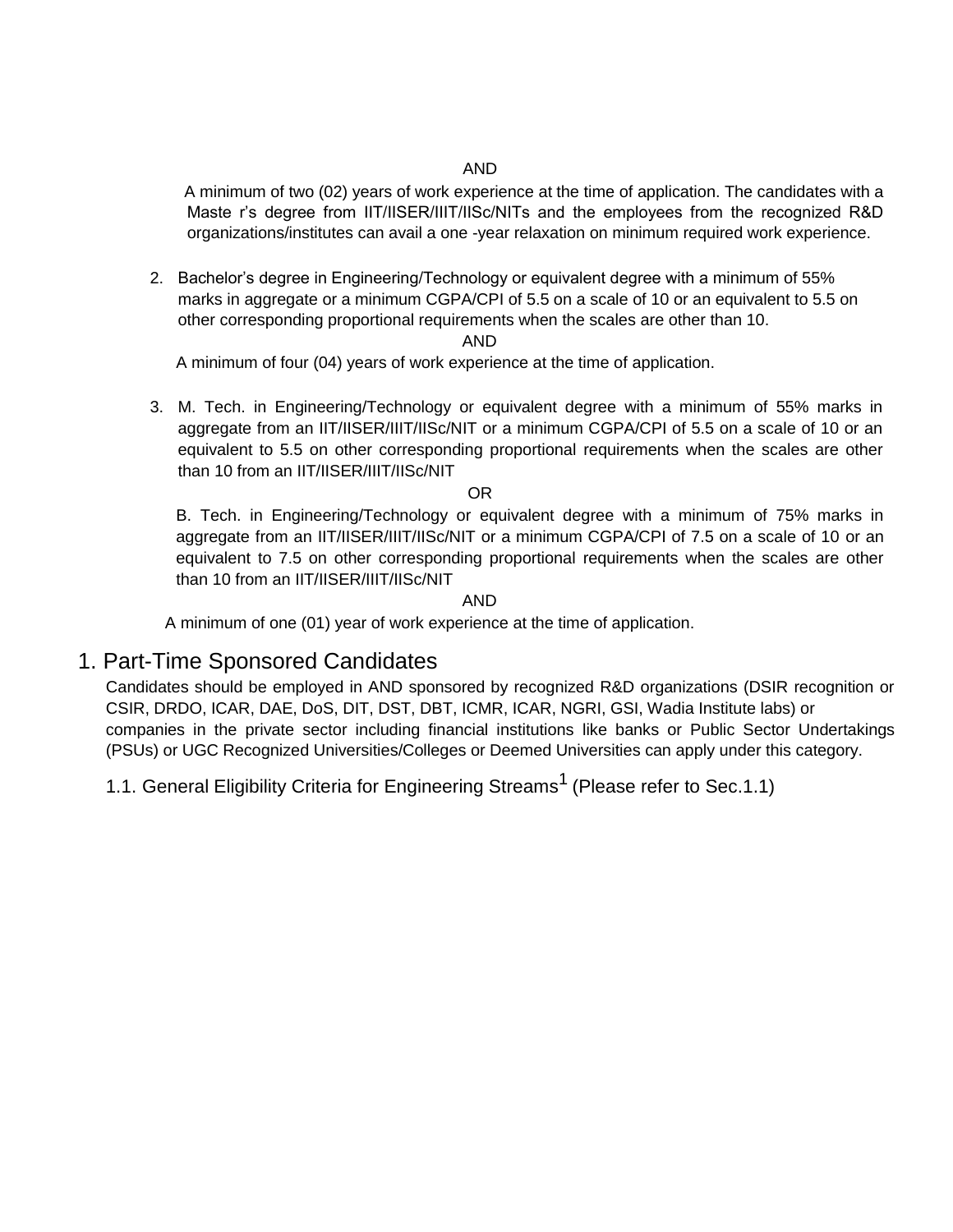# 2. Areas of Specializations:

## 2.1. School of Mechanical Sciences

- 2.1.1. Reliability and Industrial Engineering, Design and Analysis of Experiments
- 2.1.2. Indoor air quality and emission from combustion

# 3. Schedule of Ph.D. Admissions

The schedule for the written exam / Interview will be informed to the shortlisted candidates via e-Mail.

# 4. General Instructions

- 1. Candidates are required to apply online. No downloadable forms are available.
- 2. Candidates should be engaged in professional work related to the area of research discipline applied for in part-time PhD
- 3. Fulfillment of GATE requirement may be waived for such candidates depending on prior academic performance and employment experience. However, they may be asked to take a written test.
- 4. Candidates will be asked to appear for an interview before a selection committee.
- 5. The candidate of Ph.D. (Sponsored) category should submit a Sponsor's Letter from the organization in which he / she is employed. The sponsoring organization should give an undertaking in the given format (Appendix A and Appendix B)
	- a. that the candidate will be paid full salary during the PhD program and he/she would be allowed to fulfill the coursework requirement and qualifier examination
	- b. that leave would be granted to fulfill the coursework and he/she will be allowed to attend the lectures, labs etc. as per the academic schedule of IIT Goa.
- 6. A co-supervisor (must hold a Ph.D. degree) at the employer's organization needs to be identified. Meetings between co-supervisor and supervisor at IIT Goa should be held at least once in a year.
- 7. Appropriate facilities should exist to carry out the planned research work at the employer's organization.

# 5. Instructions for Application Fee Payment

5.1. The application fee is as follows:

| Female candidates                 | ∷ ₹ 50/-  |
|-----------------------------------|-----------|
| SC/ST/PwD/EWS Category candidates | ∷ ₹ 50/-  |
| All other candidates              | ∷ ₹ 100/- |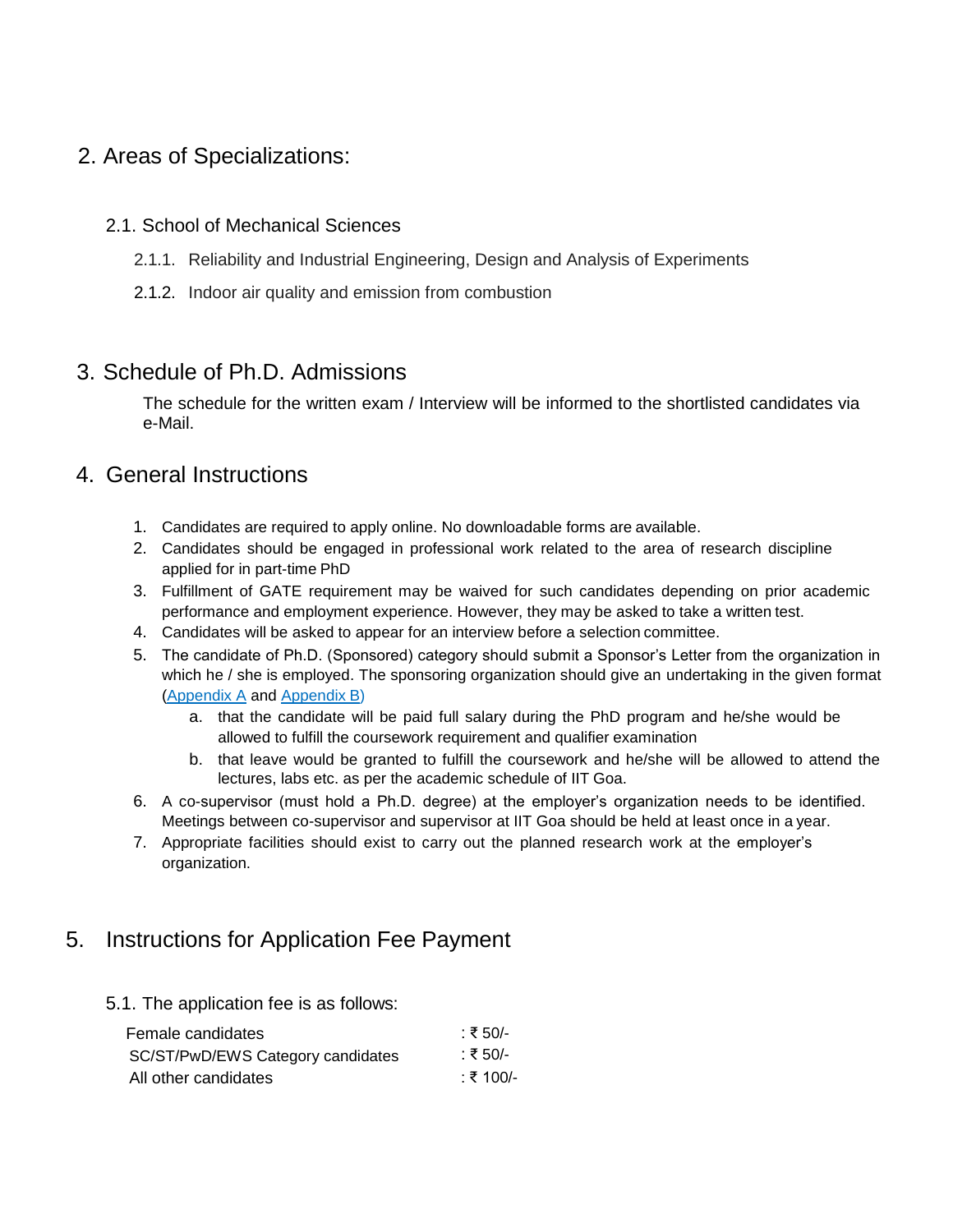The fee can be paid by NEFT/RTGS online payment system. Details of the institute bank details are:

| Bank Name      | : Union Bank if India         |
|----------------|-------------------------------|
| Account Name   | : Student Fee Account IIT Goa |
| Account Number | : 520101260768219             |
| <b>Branch</b>  | : Farmagudi                   |
| <b>IFSC</b>    | : UBIN0913286                 |

Candidates are required to enter valid UTR/ITR/Transaction Number and transaction date in the online application form. The application fee is non-refundable.

### 5.2. How to Apply

Please read the instructions and proceed for online application portal

- 5.2.1. For New Registration Click on New User Registration.
- 5.2.2. Fill with your valid email ID.
- 5.2.3. Fill the branch applying for (Fill separate applications for different Programme).
- 5.2.4. Please click on submit, you will be redirected to login page.
- 5.2.5. Please login to the portal.
- 5.2.6. Candidates are required to fill details as given in the form and save the form.
- 5.2.7. Candidates are required to upload the recent Passport Photograph (Maximum 200KB), scanned copy of Signature (Maximum 12KB), detailed CV, and Mark sheets as per eligibility (Maximum 400KB). The CV should mention the projects completed (bachelors and masters) and awards/recognition you received.
- 5.2.8. The system will not allow you to Submit the application without filling payment details.
- 5.2.9. Please fill the payment details carefully (see the corresponding section); once filled cannot be edited.
- 5.2.10. After filling all the details, please Preview and Submit your application form. After Final Submission, the system will not allow any further editing.

IIT Goa will provide off-campus hostel accommodation to all Ph.D. students.

Meeting the basic eligibility criteria listed in the advertisement doesn't guarantee that the candidate will be shortlisted for the test /Interview. The decision of the admission committee in this regard will be treated as final.

For any academic query, please mail to [academic\\_query@iitgoa.ac.in](mailto:academic_query@iitgoa.ac.in) and for any technical issue, please mail to [phd\\_tec\\_issue@iitgoa.ac.in](mailto:phd_tec_issue@iitgoa.ac.in)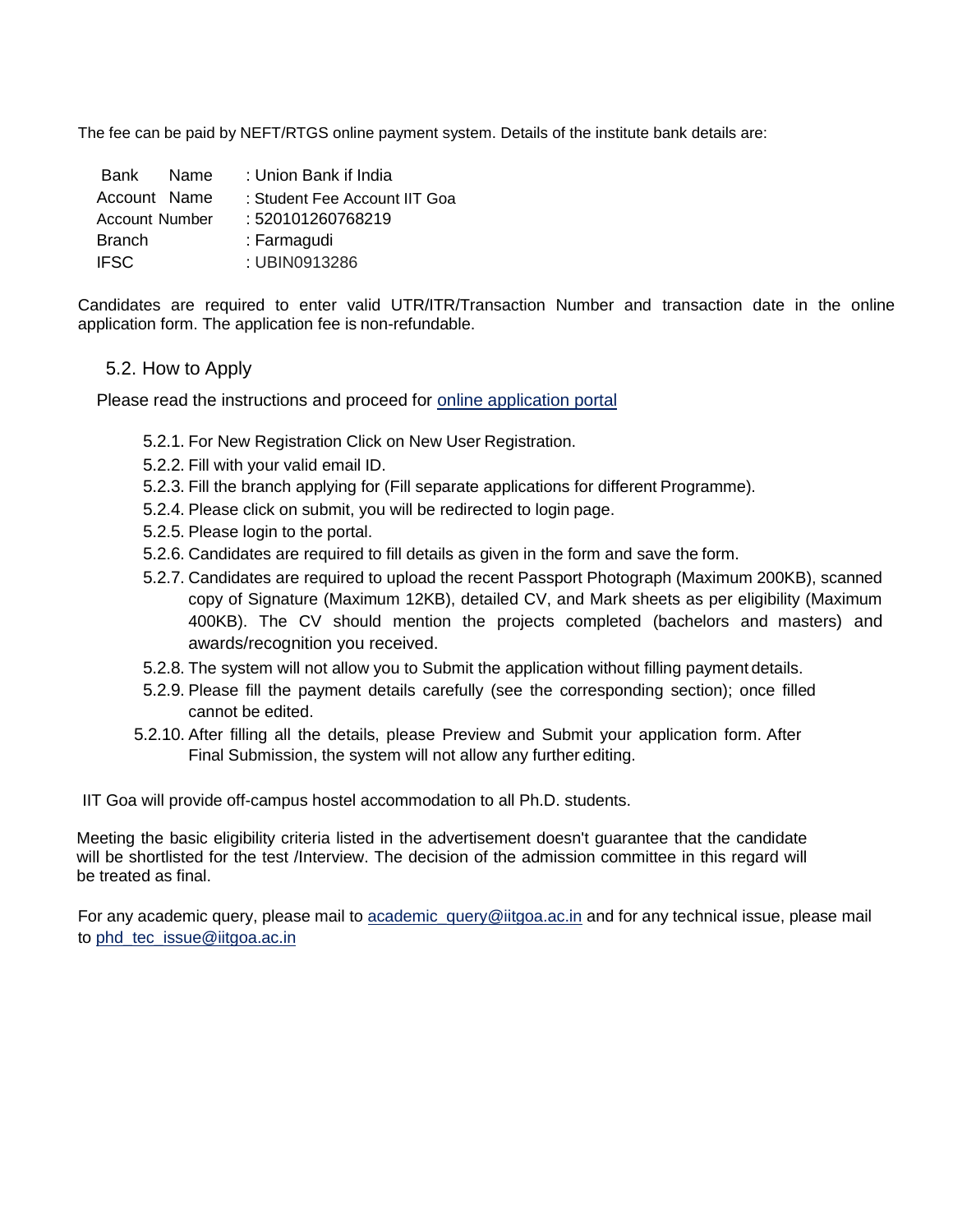## **Appendix A**

(Employer's Letter: To be submitted on the letterhead of the employer)

### **The Director, Indian Institute of Technology (IIT) Goa, Goa 403401**

Sub: Employer's Letter for Part-Time PhD Admission Under External Candidates Category

Dear Sir,

With respect to the application of Shri/Smt./Mr./Mrs./Miss **and the application**, employed as (Designation) in our organization, for Part -Time PhD Admission Under External Candidates Category, we hereby undertake the following:

Shri/Smt./Mr./Mrs./Miss will be allowed to take leave as required for completing the coursework requirements and the PhD Qualifying Examination as mandated by IIT Goa. We will continue to pay Shri/Smt./Mr./Mrs./Miss salary as per our HR Policies during the period of leave.

| Name of Authorized Signatory | Signature of Authorized Signatory |
|------------------------------|-----------------------------------|
|                              |                                   |

Designation of Authorized Signatory **Date:** Date:

Contact Details of Authorized Signatory **Employer's Seal:**